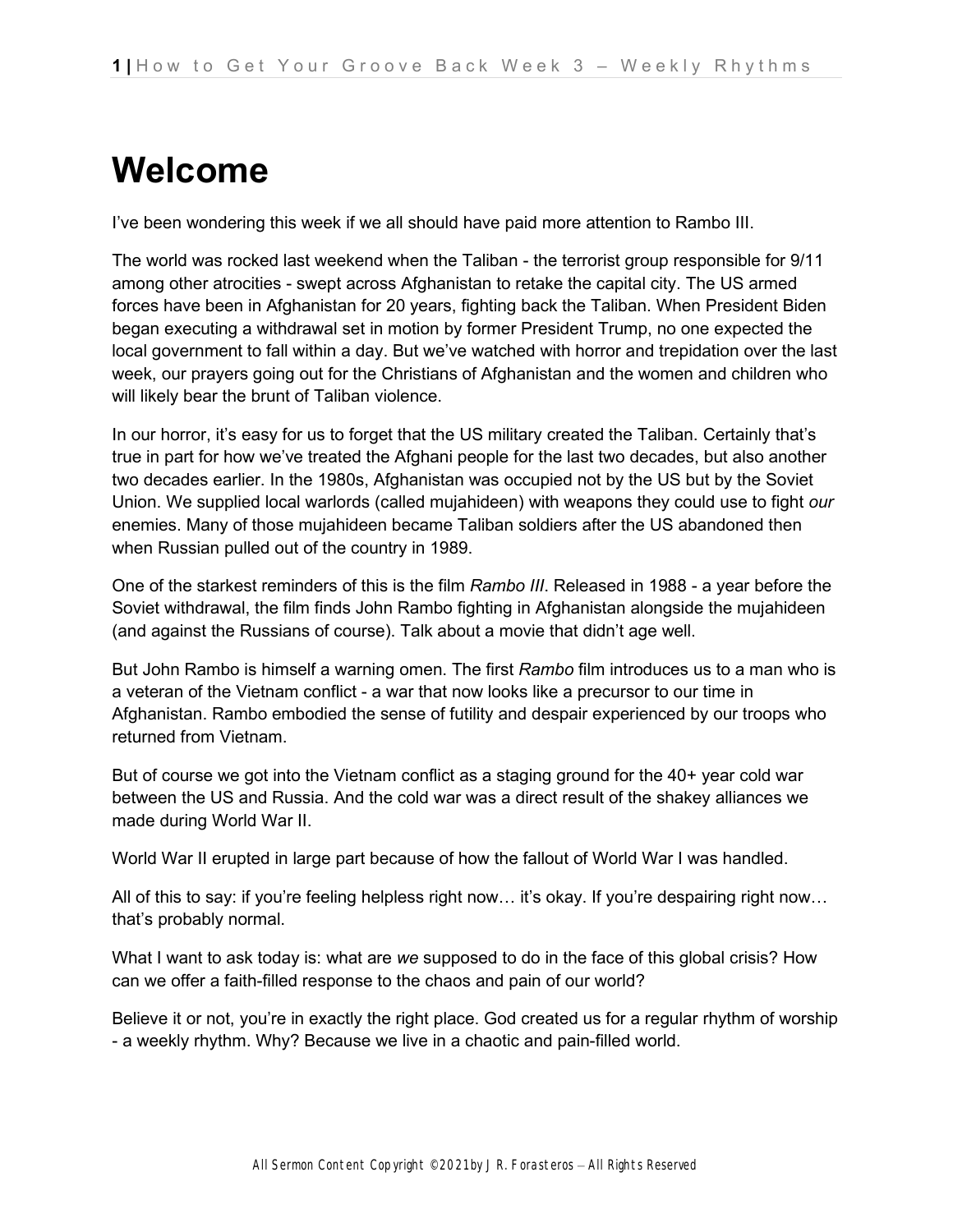God invites us to be recreated every week as God's own people. This is our genesis point, the space where God recreates us and re-calls us to be agents of peace and flourishing. So let's worship!

## **Message**

For the month of August, we're in a series called How to Get Your Groove Back. The most common experience we've had throughout the pandemic is a loss of rhythms, the structures, patterns and habits that help us navigate our lives. We made jokes about how the whole lockdown felt like a timeless void where everything was the same. Then we'd all laugh nervously and look to the side because of course it wasn't *really* a joke. We lost so many of the routines and structures that we took for granted. We lost the rhythms of life that helped us make sense of our world.

Everything began opening back up right as we entered into summer - which is another one of those times our rhythms become more fluid. Kids are out of school, we take trips. But now we're looking toward the new normal. Schools are returning to session. Summer is coming to an end.

So we want to ask over the next month how we get back into rhythms of faith. What are the practices that order our lives and lead us to life and flourishing?

We began by acknowledging that we were created to live in rhythms - daily, weekly, monthly. Last week, we reclaimed our daily rhythms by ordering our day through prayer.

Today, we're going to explore the thing we're doing together here: our weekly worship gathering. For most people, *this* is the sum total of church. We even use that language… "Do you go to church? It's time for church! Church was great today!"

When we talk about 'church' we mostly mean this weekly gathering we attend to worship.

With all the chaos, pain and fear in our world right now, it's easy to despair, to feel as though showing up to this weekly gathering isn't even worth it. After all, coming and singing songs, saying some prayers - isn't this a little like whistling as we walk through a cemetery or burying our heads in the sand as the world goes to hell in a handbasket?

No, actually. In many ways, this weekly gathering is more vital now than ever. God designed it to be a weekly rhythm for us. And it's essential to our ability to be peacemakers in our world.

Why? What does this rhythm *do*?

Turn with us t[o](https://ref.ly/logosref/bible.2.20) [Exodus 20.](https://ref.ly/logosref/bible.2.20)

A lot of us have heard the command to honor the Sabbath day - it's one of the big 10 commandments. But I want you to pay attention to *why* the Sabbath matters, according to Exodus: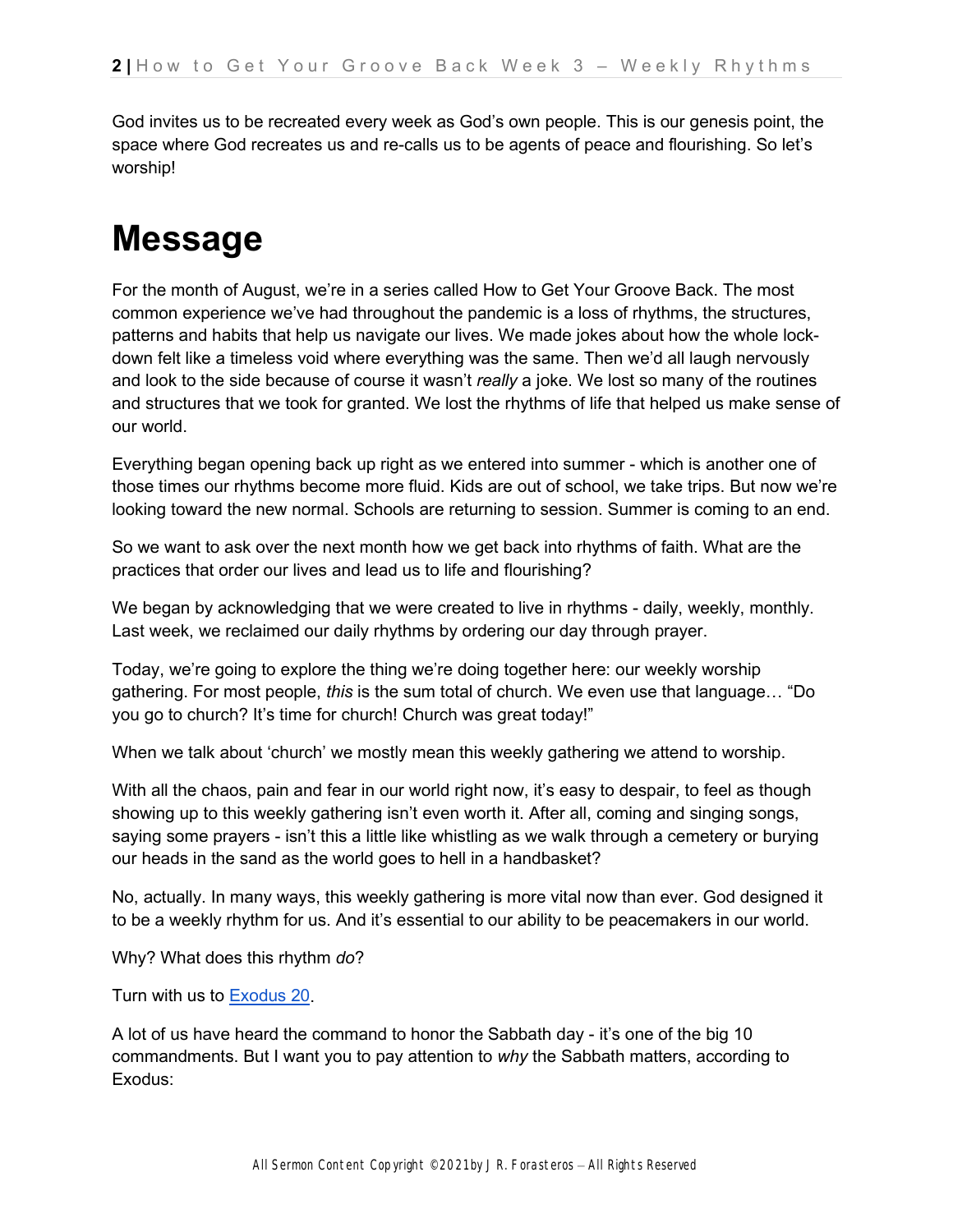"Remember to observe the Sabbath day by keeping it holy. You have six days each week for your ordinary work, but the seventh day is a Sabbath day of rest dedicated to the Lord your God. On that day no one in your household may do any work. This includes you, your sons and daughters, your male and female servants, your livestock, and any foreigners living among you. For in six days the Lord made the heavens, the earth, the sea, and everything in them; but on the seventh day he rested. That is why the Lord blessed the Sabbath day and set it apart as holy. -- Exodus 20:8–11 (NLT)

You can hear the way the Exodus version ties the Sabbath back to the creation week. A couple of things we can point out here. First is that, like those daily rhythms we explored last week, the Sabbath illustrates that God created us for a weekly rhythm. Not quite daily. But regular. Weekly.

Secondly, there's a deep concern for work here. The poem we call [Genesis 1](https://ref.ly/logosref/bible.1.1) imagines God spending six days building a house so God can live in it with us. And it culminates not on day 6, but on day 7, when God stops working and actually lives with us.

There's something about work and our weekly rhythms.

Turn with us t[o](https://ref.ly/logosref/bible.5.5) [Deuteronomy 5.](https://ref.ly/logosref/bible.5.5)

We're most familiar with the version of the 10 Commandments in the book of Exodus. This is when Moses goes up the mountain and gets them from God. But there's a second version of them in the book of Deuteronomy. Deuteronomy is written as a review of God's instructions before the people enter the Promised Land. It was written several hundred years after the account of the instructions we have in Exodus and Leviticus, so it's fascinating to compare the two, to see how they echo each other and how they differ. As we read this account of the fourth commandment, pay attention to the *why* of it. In Exodus, it's tied to the creation story. What's it tied to here?

"Observe the Sabbath day by keeping it holy, as the Lord your God has commanded you. You have six days each week for your ordinary work, but the seventh day is a Sabbath day of rest dedicated to the Lord your God. On that day no one in your household may do any work. This includes you, your sons and daughters, your male and female servants, your oxen and donkeys and other livestock, and any foreigners living among you. All your male and female servants must rest as you do. Remember that you were once slaves in Egypt, but the Lord your God brought you out with his strong hand and powerful arm. That is why the Lord your God has commanded you to rest on the Sabbath day. -- Deuteronomy 5:12–15 (NLT)

Remember you were once slaves in Egypt. God knows it's easy for us to forget we belong to God's people. We have a different set of values than the world around us.

But all too often, we forget that Egypt isn't our home, and if we're not careful, we start leaning too far into Egypt's values.

You can feel that, can't you?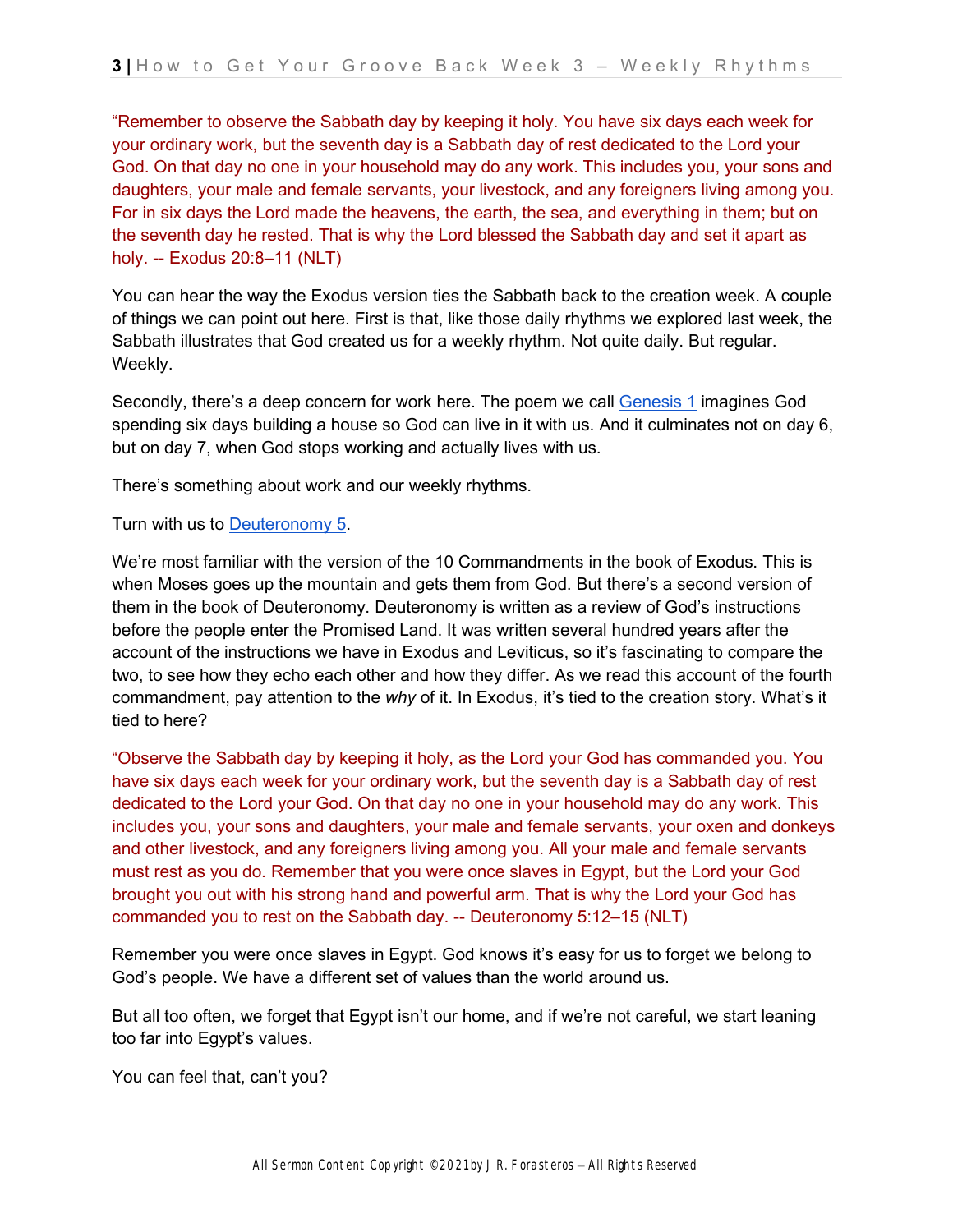In God's kingdom, we prioritize people not profits or productivity.

In God's kingdom, we're defined by love, not by our paychecks.

In God's kingdom, we live for life, not for work.

But we live in a culture that idolizes productivity. We've made a virtue out of burnout. It's toxic. It's sinful.

But it's also the world we live in day in, day out. And, as another preacher I really like says, "Culture isn't taught, it's *caught*."

We are what we do repeatedly.

Which is why God's people put so much emphasis on the Sabbath day. The Sabbath is a weekly reminder that we're not Egypt. We're not Rome. We're not the United States. We're not any of the Empires that dehumanize and destroy the image of God we all bear.

That remained true after Jesus' resurrection. Christians began meeting on Sunday - the day Jesus was raised from the dead - instead of Sabbath Saturday (the seventh day of the week). But the purpose was largely the same - to reculture ourselves to God's Kingdom.

Turn with us t[o](https://ref.ly/logosref/bible.87.4) [Revelation 4.](https://ref.ly/logosref/bible.87.4)

Weirdly enough, one of my favorite images of this is in the book of Revelation. After John delivers the seven letters from Jesus to the seven churches to whom Revelation is addressed, he opens his first cosmic vision with a picture of God's throne room.

For those Christians worshipping under threat of persecution in the Roman province of Asia, Sunday worship felt awfully anemic. They were poor, afraid and powerless. (Sound familiar?) So John gives them a sneak peek into Heaven to remind them that when they're gathered on Sunday to sing and pray and read Scripture, they're not doing it alone. They're not even doing it just with the other churches in Asia. They're worshipping with all of creation, celebrating the one God who is on the throne forever.

And instantly I was in the Spirit, and I saw a throne in heaven and someone sitting on it. The one sitting on the throne was as brilliant as gemstones—like jasper and carnelian. And the glow of an emerald circled his throne like a rainbow. Twenty-four thrones surrounded him, and twenty-four elders sat on them. They were all clothed in white and had gold crowns on their heads. From the throne came flashes of lightning and the rumble of thunder. And in front of the throne were seven torches with burning flames. This is the sevenfold Spirit of God. In front of the throne was a shiny sea of glass, sparkling like crystal.

In the center and around the throne were four living beings, each covered with eyes, front and back. The first of these living beings was like a lion; the second was like an ox; the third had a human face; and the fourth was like an eagle in flight. Each of these living beings had six wings, and their wings were covered all over with eyes, inside and out. Day after day and night after night they keep on saying,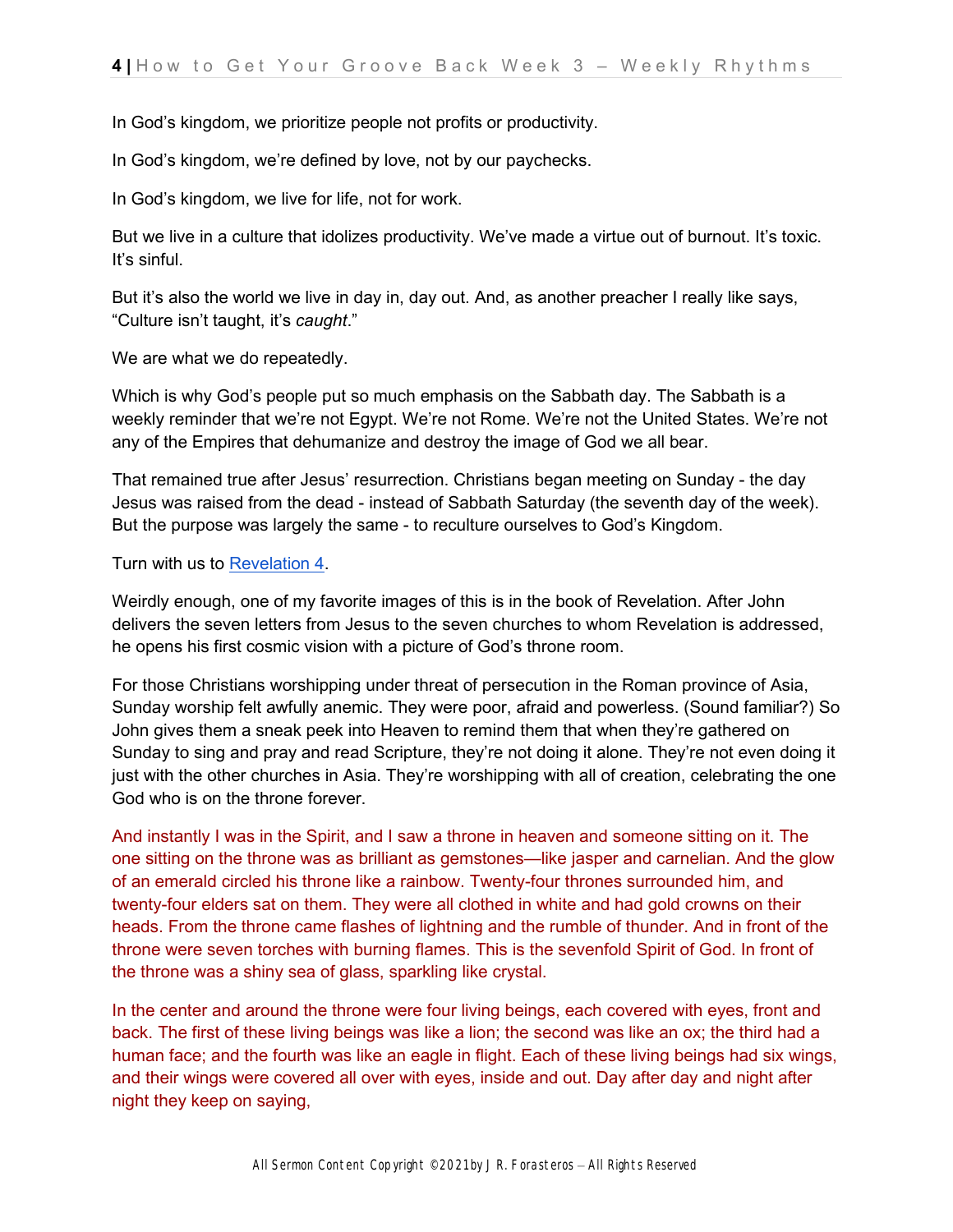"Holy, holy, holy is the Lord God, the Almighty the one who always was, who is, and who is still to come."

Whenever the living beings give glory and honor and thanks to the one sitting on the throne (the one who lives forever and ever), the twenty-four elders fall down and worship the one sitting on the throne (the one who lives forever and ever). And they lay their crowns before the throne and say,

"You are worthy, O Lord our God, to receive glory and honor and power. For you created all things, and they exist because you created what you pleased." -- Revelation 4:2–11 (NLT)

Pretty nuts, isn't it? And while we can dive in and pick apart all the various pieces, it's more fun to just sit back and let ourselves be overwhelmed by the majesty of God. The goodness of God.

And remember that it's not caesar on the throne. It's Jesus, the one who was slain and yet lives. We're *his* people. We don't belong to the workforce or to the people who want to use and dehumanize us. We don't belong to those who think we're lesser.

We belong to the one who died to liberate us from death itself.

That's easy to forget in the 9-5 grind (that's really become more of a 24/7 grind).

So we meet. Regularly. Weekly. To celebrate our true king. To remember the one in whose image we are made. To act out the virtues God gives us to give to the world.

The people of God are not to be the people of the world. And to be the people of God is *always* to be in a culture with values that run counter to the way of God.

It was true when God's people lived in Egypt.

It was true when God's people lived in Babylon.

It was true when God's people lived under Rome's boot.

It was true in the Middle Ages. It was true in the Ages of Enlightenment and Imperialism.

And it's true today.

That's why God's people have always prioritized a weekly gathering to worship. It's so important the writer of Hebrews says,

And let us not neglect our meeting together, as some people do, but encourage one another, especially now that the day of his return is drawing near. -- Hebrews 10:25 (NLT)

Friends, all the more these days, a weekly worship gathering is vital to our vitality. We *need* to be gathered together. We need to encourage each other. We need to remember that we're not of this culture, but of God's eternal kingdom.